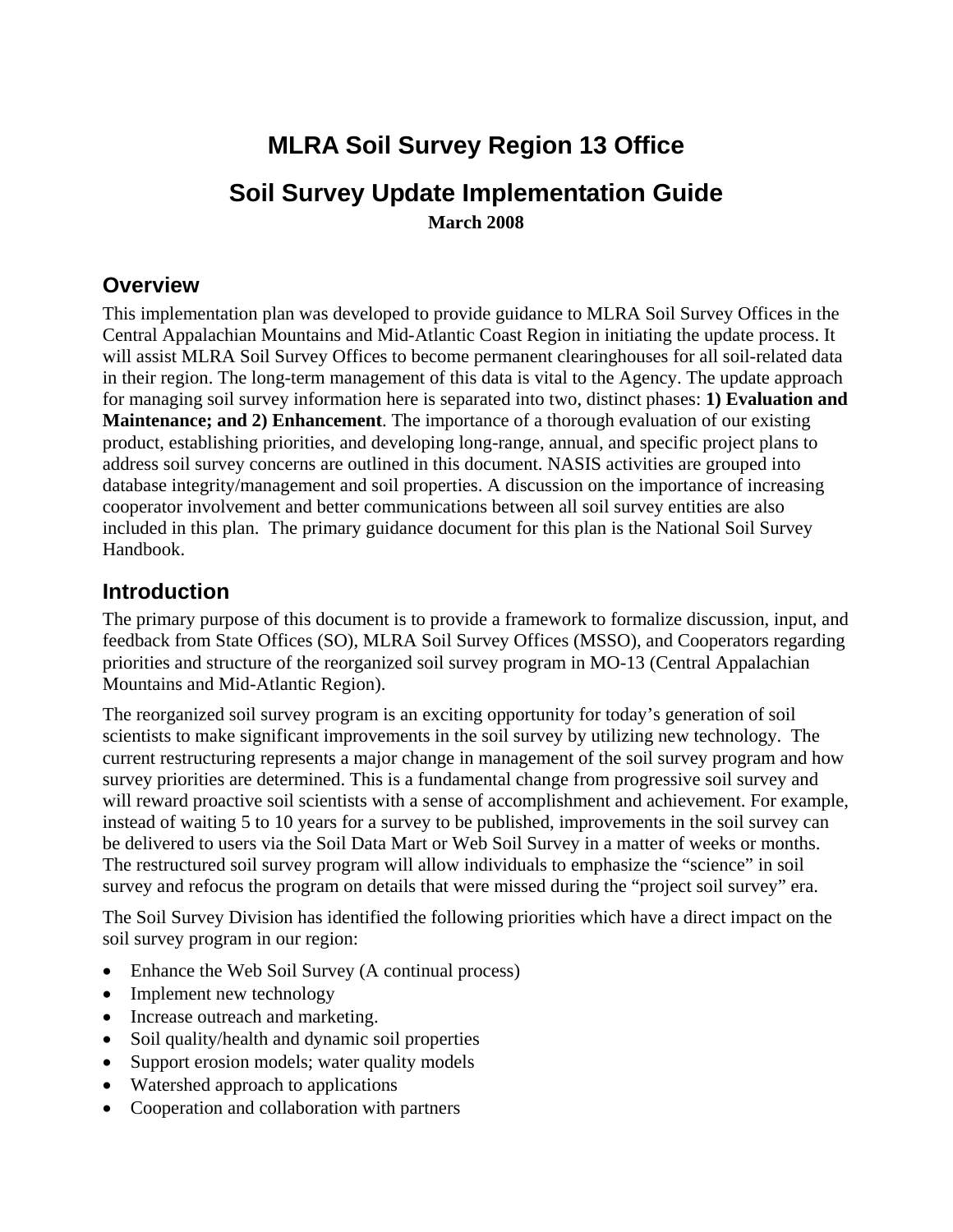Addressing these activities will help us meet the Agency's strategic goals and assist MSSOs in planning and management. Another objective of this document is to clarify the responsibilities of the MO, MSSOs and SOs and to discuss how these new roles will be implemented (responsibilities are detailed in the NSSH, Part 608). In the past, the MO was responsible for quality assurance and correlation. Although quality assurance remains with the MO, many of the correlation functions will be retained at the field level within the MLRA SSO. The MO views the MSSOs as partners in achieving the final goal of delivering an accurate, reliable product to the Soil Data Mart. The MOs will assist the MSSOs in delivering a high quality final product in an efficient manner.

The MO role is evolving into one that supports the states and MSSOs by: providing quality assurance through review of MSSOs operations, products, and accomplishments. Also noted are:

- developing processes, training, technical assistance
- providing assistance and expertise in designing and completing projects
- coordinating projects and issues among MLRAs by facilitating meetings (e.g. committee meeting to resolve the use of phase terms among MLRAs)
- maintaining NASIS data integrity
- implementing standards in data population, map unit naming conventions, etc.
- providing editorial assistance in publications, open record files, etc.
- providing a clearing house for technical data (directory of PowerPoint presentations, photographs, etc.).

A major goal of restructuring the soil survey program is strengthening the relationships with our cooperators. The MO will explore ways to further the involvement of University, state and federal agencies in our program. As an important first step, MSSOs should assemble a Technical Team and hold regular meetings to solicit cooperators' input and determine survey priorities.

Through the course of the progressive soil survey program, soil scientists have and continue to collect a large amount of soil property and interpretive data. Although much of this information is available through published soil surveys and other sources, a considerable amount of valuable data is not available to the public. The result is that many soil scientists are not aware of technology advances or data collection projects that could improve their operations.

This lack of timely communication has been identified by the MO-13 leader as one of the major issues affecting the success of update soil surveys. The MO hopes to strengthen communication lines by hosting technical seminars and workshops. Each MSSO will be asked to contribute to these activities. Such actions should also enhance the soil survey program's outreach and marketing activities.

For the purposes of this document, the restructured soil survey program can generally be broken into two broad phases:

1. **Evaluation and Maintenance** of our current spatial and property data base; and,

2. **Enhancement** of our survey for future users. Although much of our emphasis recently has been focused on the use of new technologies to improve our update soil survey; evaluation, maintenance, and enhancement should be viewed concurrently.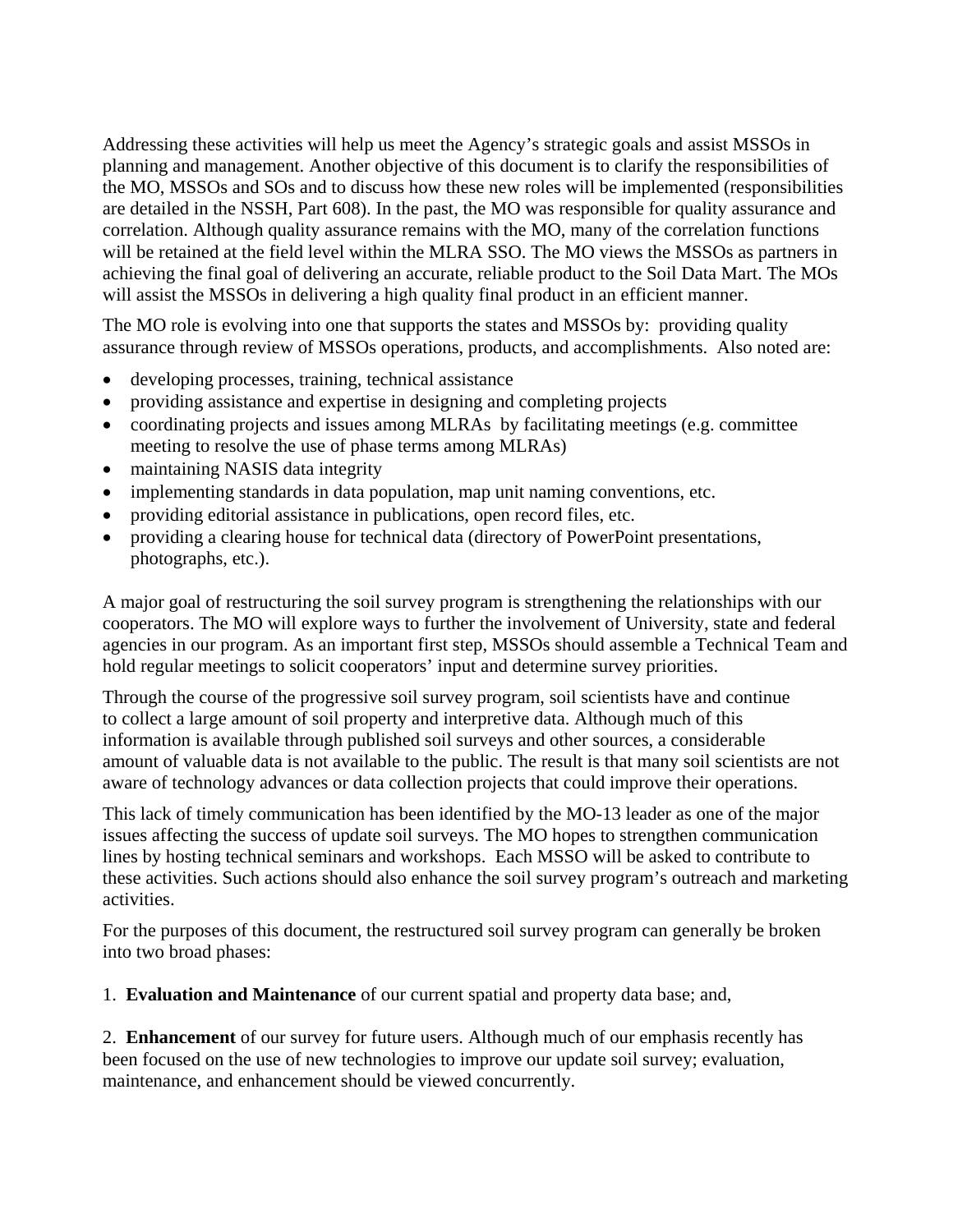Initially, over half of a project office's time should be spent maintaining and evaluating our current soil survey product. Management of the update survey will be through the MSSO planning process, as outlined in the National Soil Survey Handbook (NSSH 608 - 610). The planning process consists of long range, annual and specific project plans, with appropriate workload analyses.

## **Phase I: Evaluation and Maintenance of Existing Soil Surveys "A Seven Step Process"**

This phase of the update soil survey program will focus on evaluating the status of our current survey, developing a list of soil survey concerns, and maintaining existing survey data. These projects will have an immediate impact on soil survey users via the Web Soil Survey. Items emphasized in this phase will be evaluation of subset legends, map unit geographic distribution, and minor spatial changes for joining. Also discussed are issues related to Benchmark soils, OSD revisions, Taxonomy review, NASIS legend management, soil properties, and organization of existing data.

## *Step One: The Initial Evaluation*

#### **A. The Legend**

Our current subset legends were developed over two generations of county soil survey correlations. This has resulted in inconsistencies in naming similar landscapes in adjacent surveys. Many inconsistencies in these legends can be resolved with a comprehensive review of MLRA subset legends.

The MO recommends that all MLRA Soil Survey Leaders undertake a thorough review of their subset legends to identify problem map units, landscapes, or data. This evaluation will create an inventory of "soil survey issues" that will later be prioritized and addressed via project plans.

For example, a review of the legends in MLRA-126 identified the need for update work in several "pre-taxonomy surveys". The project office developed a project plan and set goals for their work in 2008. The update survey was improved by correlating by physiographic areas.

Other examples of legend issues needing evaluation include:

- a) use of series that are out-date or have had classification changes
- b) series that have had conceptual changes
- c) assigning soil series to specific landscapes
- d) undifferentiated map units that could be converted to better interpretive map units
- e) establishing new series *vs.* phasing existing series
- f) consistent use of miscellaneous areas
- g) consistent use of the eroded phase
- h) consistent use of conventional and ad hoc symbols
- i) consistent use of slopes groups within a MLRA
- j) consistent use of map unit symbols
- k) documentation of all changes in NASIS and LIMS by organizing all Lab data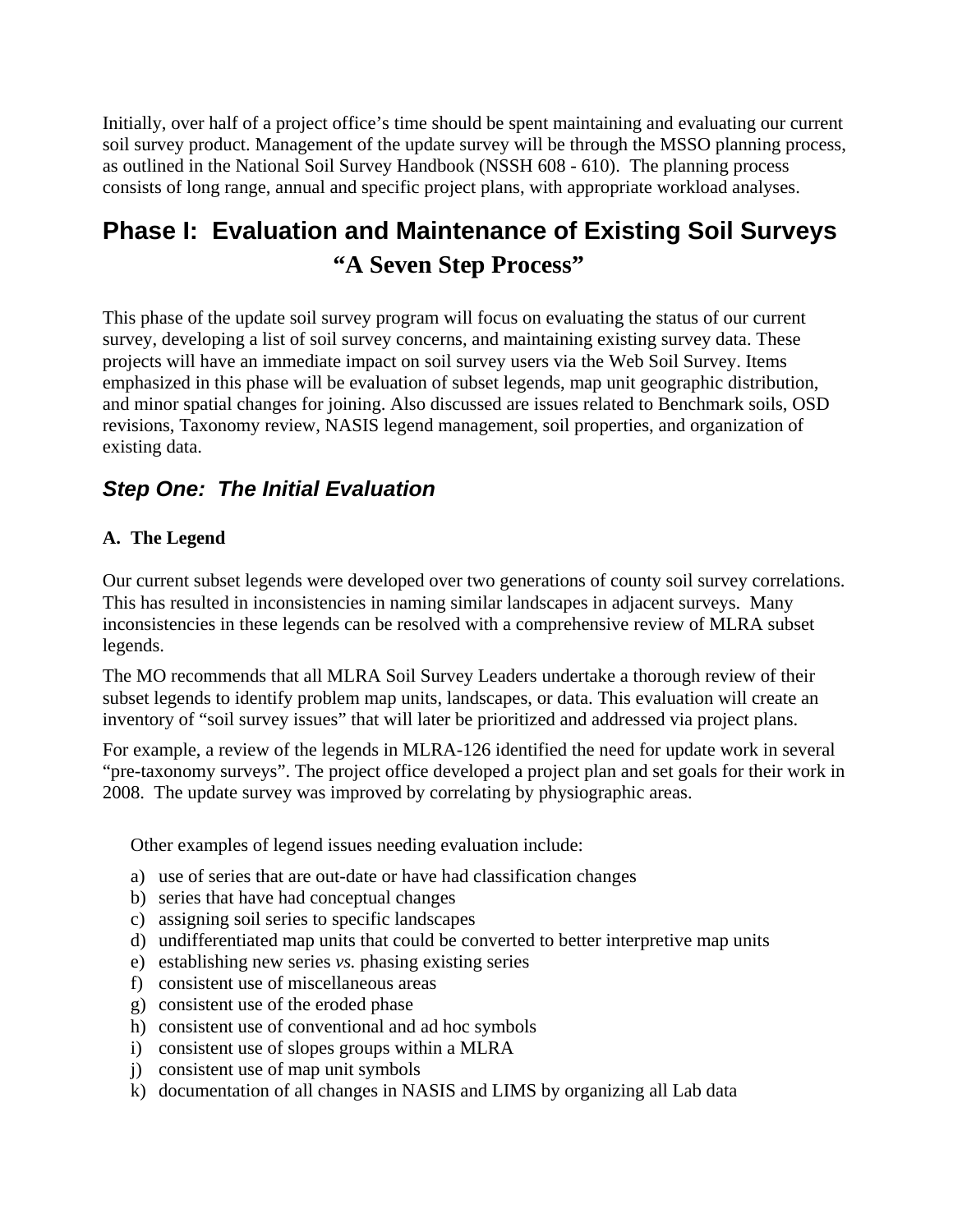Correlation includes not only the map unit name but also the map unit composition and data. The legend evaluation should also review which minor map unit components are assigned to a map unit. In some instances, similar map units in adjoining counties have different components because different similar soil criteria were used or new series were established since correlation of one of the counties. The number of data map unit components also needs to be evaluated. Care should be taken not to add redundant components to the map unit that do not improve the map units' interpretive capability. Consistent similar soil criteria will need to be established by MLRA.

**The MLRA Legend.** The MO supports the development of an MLRA-wide legend to provide the framework for a comprehensive subset legend evaluation. An MLRA-wide legend will promote consistency in map unit naming and symbolization among counties/states. MLRA legends will enhance multi-county analyses for watersheds, common resource areas, etc. and will help joining between subsets. All of this will eliminate a major complaint from external customers and eventually provide seamless applications across county and state boundaries.

There are several viable approaches for developing MLRA-wide legends. Dividing MLRAs or subsets into physiographic regions (e.g. terrace units) or "soil groups" by developing legends for these areas, and then aggregating them into a composite MLRA legend is a recommended method for developing MLRA legends (see

 The MO also supports facilitating consistent naming conventions within and among MLRAs. Although the NSSH gives guidance for naming map units, in some cases, clarification is needed.

Most routine correlation amendments will be managed via populating the database with the map unit history notes and running the appropriate reports. The MO plans on establishing regional committees to make recommendations related to map unit naming conventions, use of ad hoc/spot symbols, and similar and dissimilar soils.

#### **B. Soil Geography**

Along with the legend evaluation, the MO encourages MSSOs to undertake a systematic evaluation of the extent and location of subset map units using SSURGO.

Such a review may highlight trends, anomalies, landform/soil correlations, or other issues that may impact the validity of map units. It is recommended this review be done by physiographic area.

#### **C. Cultural and Ad hoc Symbols**

It is recommended that each MLRA SSO evaluate the 37A for each subset (SSURGO and published) and a standard set of symbols and definitions be developed for the MLRA. The goal is to use spot symbols in a consistent manner throughout the MLRA, taking into consideration past use, map unit minor components, etc.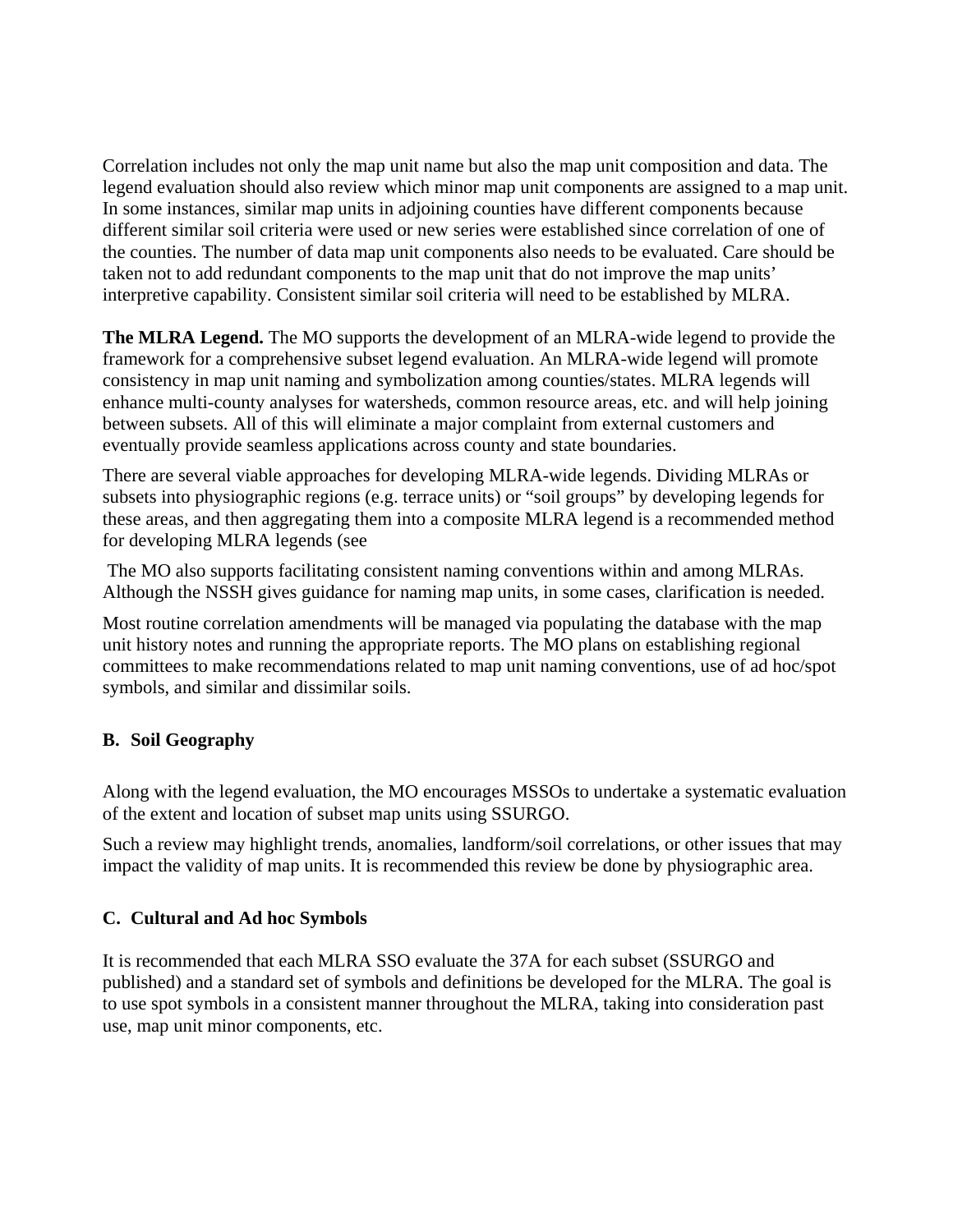#### **D. Spatial Data**

Our SSURGO certified soil survey is an established product that has specific development protocols. **The MO discourages any project that emphasizes the revision of SSURGO using traditional survey procedures**. The MO will require a cost/benefit analysis before approving an update project relying on traditional methods. Cost-effective and efficient soil landscape modeling techniques are or will be available to assist in making necessary changes. This philosophy could be modified for areas of small extent with serious problems with the existing mapping (e.g. watershed project). Any project requiring extensive line change should have MO review and the appropriate State Soil Scientist approval.

The MO concurs with the NSSH and strongly supports creating the best join possible among subsets and encourages MSSOs to include such work in their long range plan. Ultimately a seamless join would involve matching landscapes, map unit names, and data map units along subset boundaries. This perfect join may require substantial field and data base work. However, during the interim, improving the join by any means possible (matching line work, revising map unit names, utilizing similar component properties) is encouraged as a first step. An improved join would enhance GIS products and reduce interpretive discrepancies among subsets. Creating this join is a continuation of the of the legend evaluation process and may identify issues needing further evaluation.

#### **E. Evaluation of SSURGO developed from Topographic Base Maps (no photo image)**

In the initial development of SSURGO for subsets in the late 1990s, a limited number of counties lacked orthophoto coverage. Topographic maps were used as a base map in lieu of photo image base. The MO recommends that MSSOs evaluate the line work of these SSURGO subsets and make appropriate recommendations.

## *Step Two: The Benchmark Soil Review*

Review and evaluation of Benchmark soils is an Agency priority. Guidance has been provided by the NSSC on processes to review the current Benchmark soil list (issue paper, Tom Reedy and others). The NCSS has provided excellent guidance in reviewing Benchmark soils. Most evaluations will extend the concept of benchmark soils to the landscape catena and will include comprehensive data mining to compile information related to the benchmark and associated soils.

The MO recommends each MSSO evaluate their current Benchmark soils and make recommendations for changes. The MO will coordinate efforts among MSSOs. This review should include an evaluation of a "data completeness index" as described by the NSSC.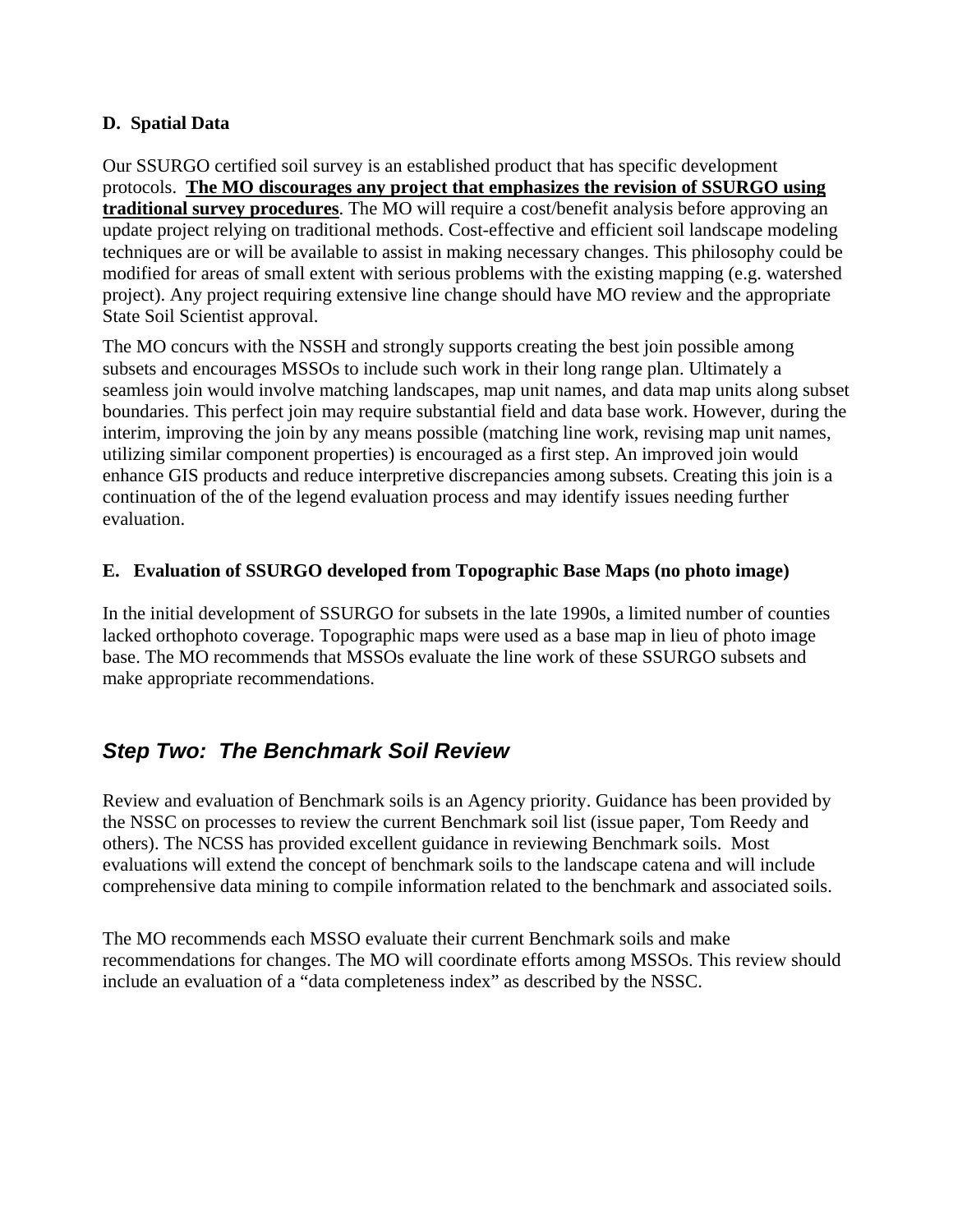## *Step Three: The Official Series Descriptions (OSD) Review*

Revision and maintenance of OSDs is primarily the responsibility of MSSOs. We urge all MSSOs to initiate a plan to systematically review and revise the OSDs in their MLRA(s). This review should prioritize the OSDs and work should begin on benchmark and extensive series or soils involved in on-going MLRA work. It is recommended that each MSSO develop an OSD maintenance plan as part of their long range plan. This should include the review of a specific number of series annually. MO-13 will assign series responsibility to individual MSSOs.

At a minimum, the following items should be addressed (see NSSH for additional guidance):

- a) determine if the pedon is representative for that series (high importance)
- b) review the Range in Characteristics
- c) review the Competing Series (update this section in the competing series also)
- d) review the Associated Series (update this section in the associated series also)
- e) review the Geographic Setting
- f) review Remarks Section; add statements concerning any diagnostic features
- g) update to 2 meters (if possible)
- h) convert to metric

The national OSD Check Program will be used in each SSO. The following procedure is suggested for revising OSDs:

- a) SSO submits draft changes and justification/documentation to review groups (as appropriate) and the MO. Any change in OSD classification, location, or significant change in morphology needs to be reviewed by a knowledgeable peer group.
- b) SSO incorporates final changes and submits to MO; along with additions to the ".a" file.
- c) MO submits the OSD file to the national Soil Classification File and maintains the ".a" file locally.

At this time the MO will continue to maintain the OSD and ".a" files. These files can be checked out by MSSOs for series they are working with. A link between the OSD and series property data in NASIS is eventually planned. Until this link is established, a MO-wide decision needs to be made about the amount of soil property information that will be included and maintained in the OSD (versus maintained in NASIS).

 The MO supports the development of Soil Monographs as both an outreach activity and as a means of summarizing available property, laboratory, and landscape data.

## *Step Four: Applying Soil Taxonomy*

MLRA Soil Survey Offices have the responsibility for evaluating Soil Taxonomy. We realize that Soil Taxonomy is fairly stable in the Appalachian Region; however, MSSOs need to identify any issues affecting Soil Taxonomy and help collect appropriate documentation to support revisions. Several issues affecting soils in the MO have been identified, including:

a) recognizing anthropogenic induced change in soils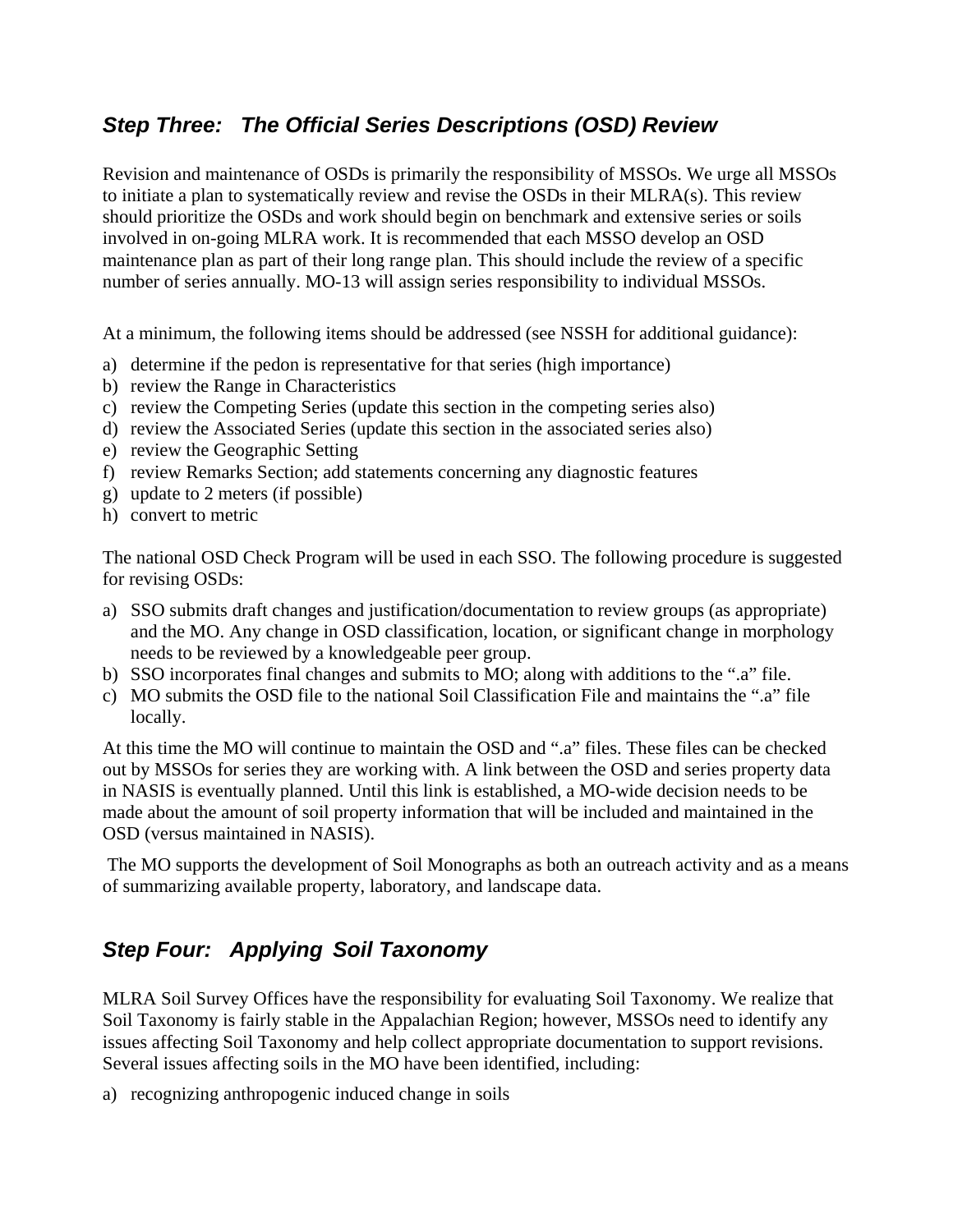- erosion
- mine-land reclamation
- drainage
- Extent and spatial variation of compaction in minesoils
- b) CEC activity class
- c) soil moisture and temperature regimes
- d) horizon criteria; including the usefulness of subgroups

## *Step Five: The Database*

Database activities have been separated into two distinct categories:

- a. Integrity and management of site and legend objects; and,
- b. Properties and interpretations (the update of soil property and interpretive data).

#### **A. Integrity and management of site and legend objects**

Management of the NASIS **MUST** be **coordinated** with state database managers.

Potential issues:

- a) group membership
- b) legend management and group organization
- c) MLRA vs. Non-MLRA legends—Presently it is a challenge managing groups when our
- d) delivery mechanism (Non-MLRA) is different than our management mechanism (MLRA). This results in potential security issues when adjacent MLRA SSO leaders are included in groups to allow permissions for soil survey areas that are along MLRA management area boundaries. To help resolve these issues, MSSOs managing an MLRA Legend need to populate and maintain a set of Non-MLRA soil survey area overlap tables.
- e) Management of MLRAs 124-126 North and South. A plan needs to be developed that documents the separation of 124/126 north and south and incorporate these changes into NASIS.
- f) effective organization of reports and queries This task is slated for the MO data base manager
- g) report writing assistance
- h) site data/site data quality The MO recommends resources be allocated towards an effort to populate archived site data (OSDs, lab, typical pedon, and other pedon descriptions, transects, field notes) in the NASIS database. There is also a need to evaluate the quality of the site data currently in the NASIS and LIMS databases. (duplicate pedons entered, data transcription errors, etc.)
- i) automate the population of side records Several stand alone data sets exist that need to be
- j) updated with changes in NASIS. Methods of updating these data sets automatically will be evaluated.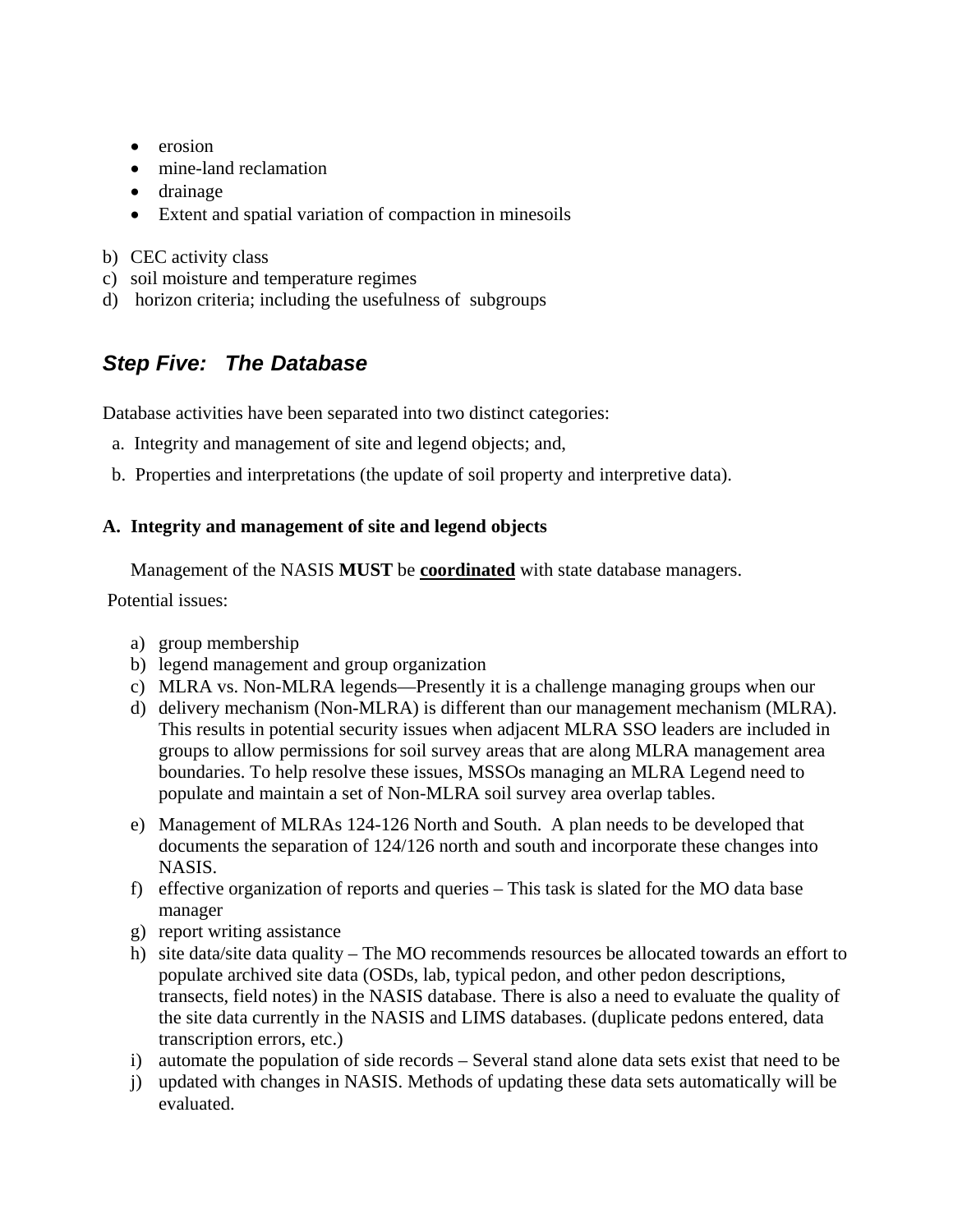#### **B. Database – Properties, qualities, and interpretations**

The preliminary objective in data evaluation and maintenance is maintaining our existing data, improving consistency among similar soils, and eliminating discrepancy among adjacent counties. Projects to enhance the data base through survey projects will be discussed later.

- a) **Typical or modal pedons**. The primary purpose of modal pedons in NASIS is to structure the associated chemical and physical data and provide depths and thicknesses for interpretations. Modal pedons selected to represent both major and minor components in data map units need review to ensure they represent the component in that specific map unit and/or landscape. Modal pedons should be evaluated and chosen based on natural physiographic units. In some cases little significant difference in major soil properties occurs among physiographic units and the similar modal pedons can be used on several surfaces (e.g. use of the same modal pedon. In many cases, this review can be combined with evaluation of the OSDs (see above). A concern exists between interpretations presently being run on "thickest" layer and use of soil horizons in NASIS. The MO recommends that layers be replaced with significant horizons (i.e. separate horizons with significant differences and combine horizons with minor difference, e.g. color change).
- b) **Soil property data** for DMUs throughout the MO all have been certified and meet the minimum data requirements of National Bulletin 435-5-7. However, there are inconsistencies in data population standards, guides, use of calculations, data validations, etc. The MO recommends the next step in data population involve evaluation of population standards throughout the MLRAs.

Better data population of primary soil properties will lead to better interpretations for all users.

The evaluation of data will require:

- agreement and coordination of criteria among MLRAs and states
- deriving data from soil properties where possible (e.g. derive K from soil properties).

#### **The following steps are envisioned:**

o The MO will work with MSSOs to evaluate standard calculations and algorithms and make recommendations for their use (i.e. populate CEC from algorithm vs. state criteria).

o Existing Data Guides will be reviewed and summarized (e.g. AWC reduction for salinity and stones; SD's K factor guide). A formal revision and distribution procedure will be developed (similar to the present "Data Population Notes") and the MO will develop a web page to provide easy access to all guides, criteria, etc.

o Data population criteria will be evaluated to facilitate population of:

- Organic horizons
- Cd, Cr, and R horizons
- Miscellaneous land types
- Other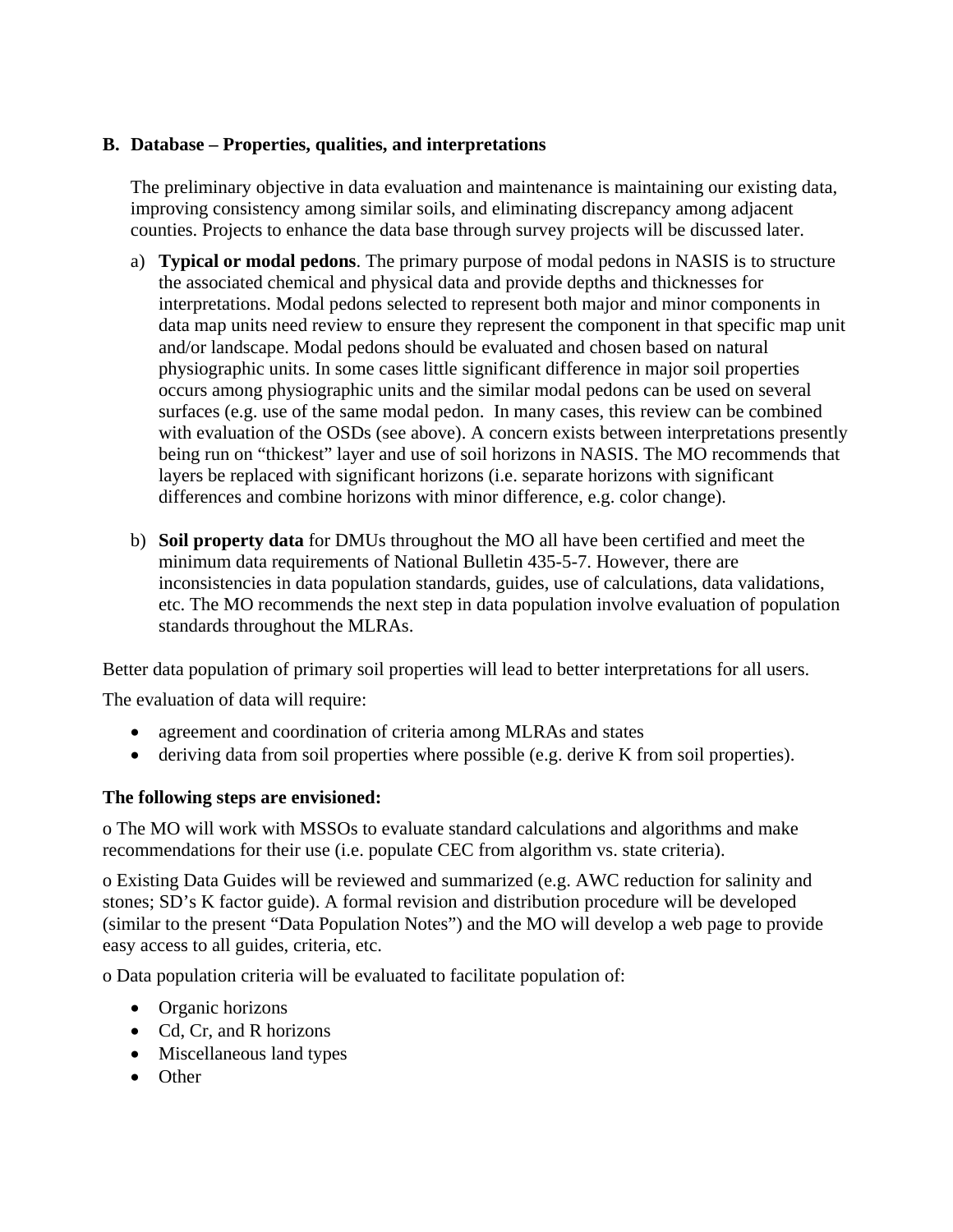Criteria and reports will be developed or reviewed to derive or generate interpretations from soil data. This will impact interpretations such as:

- o Land capability class
- o Forage suitability groups
- o Important and Prime farmland
- o Productivity Indexes
- o Other

"Local and State" data and interpretive criteria will need to be identified to avoid impacting these data elements. The MO will develop a standard data validation routine consisting of existing reports and validations to run before any SSURGO data downloads. Work is being done on the national level to facilitate quality control of SSURGO downloads.

## *Step Six: Organization of Existing Data*

The establishment of MSSOs in the restructured soil survey program has created the opportunity for these offices to become clearinghouses for all soil survey information for their assigned MLRAs. This can lead to the consolidation and compilation of soil survey data currently housed at various locations. Centralizing this information will leave a legacy the next generation of soil scientists will appreciate. This data will also make positive contributions and improve the efficiency of projects. The MO recommends data libraries are established for:

- County subset 30 year records
- Map unit transects and notes
- Series descriptions
- OSD files
- Survey evaluations
- Laboratory data
- Water table data
- Old soil survey reports
- Photographs
- Geology reports
- Research reports
- Other

It is important to maintain an effective record keeping system. MSSO have become permanent locations and will need to archive files for future reference. Record keeping systems will need to correspond to the Records Guide GM-120-408.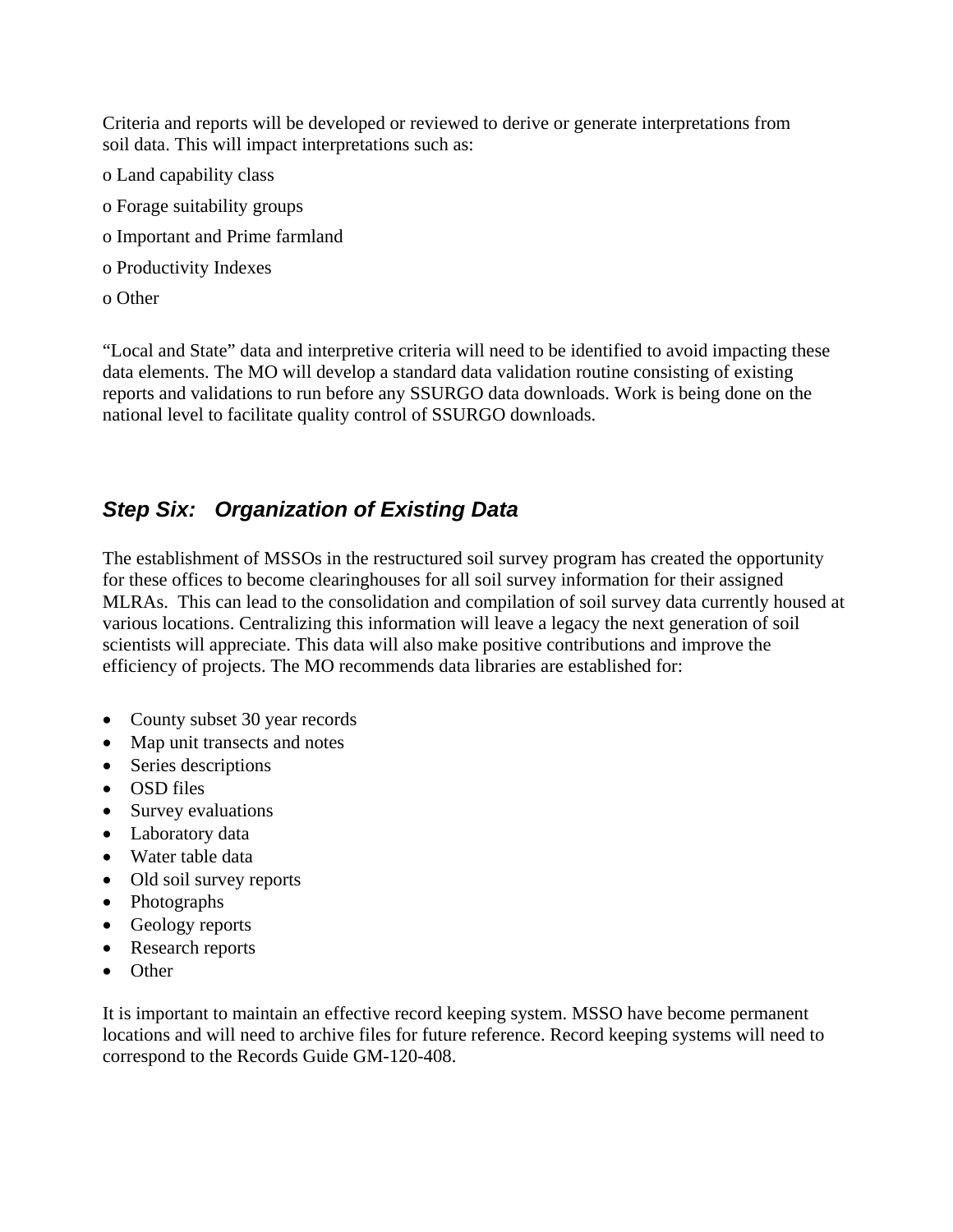## *Step Seven: Our Family of Maps – GIS Applications*

Along with compiling existing hard copy data, an inventory of existing digital/GIS data will be essential for these new survey offices. The MO will provide a digital "basic cartographic set" which includes SSURGO, roads, hydrography, geology, strongly recommends that each MSSO query GIS sources to develop an inventory of existing data such as ground water, aquifers, land use, geology, STATSGO, etc. Because digital data files can be large, many SOs have developed protocol for storage. It is important that a formal structure is used so data can be easily accessed, updated, protected.

 The MO recommends that a series of resource maps be developed for each MLRA. These maps could highlight conservation or resource issues such as:

- water erosion
- major soils
- aquifer
- Drought Potential
- Poultry Composting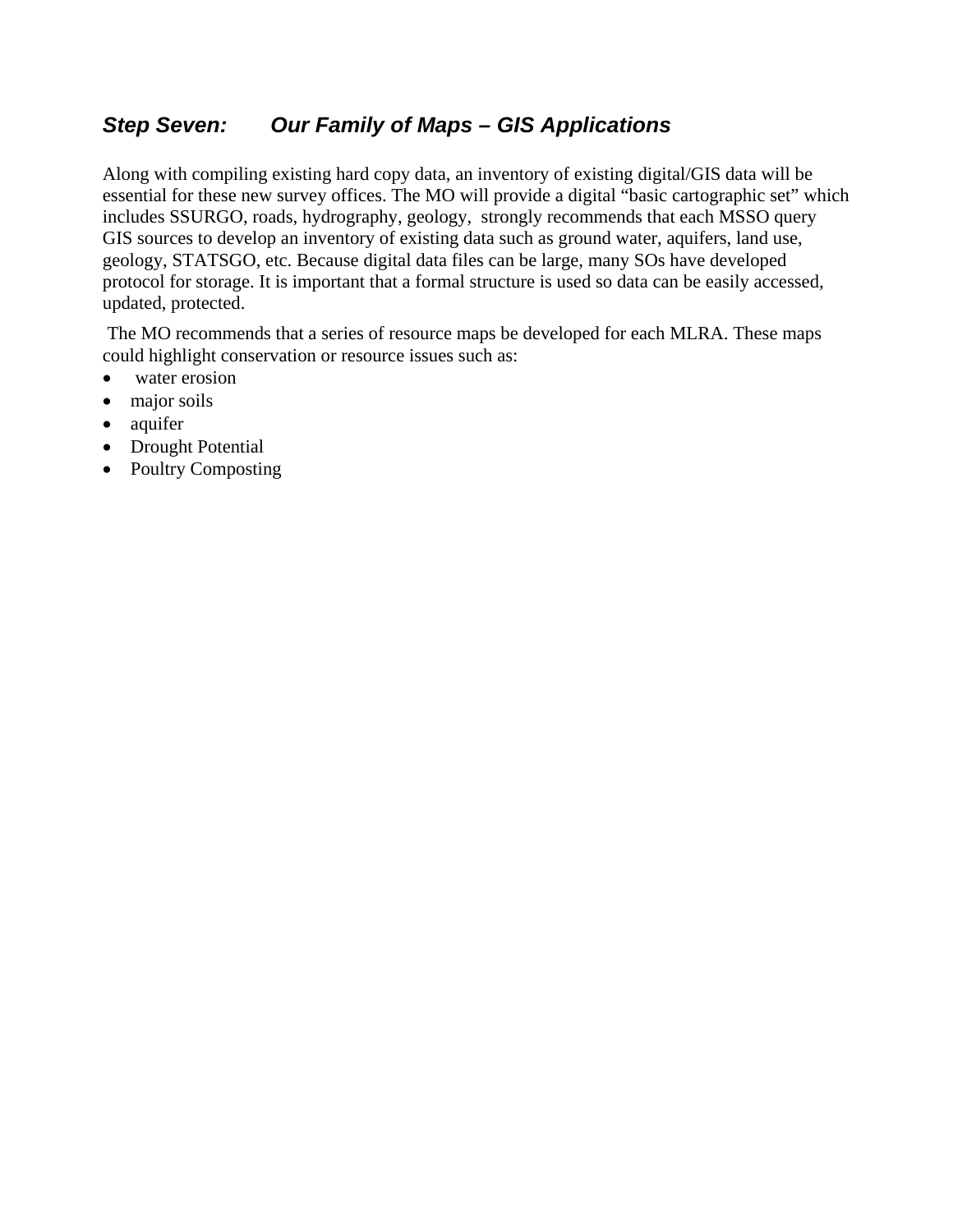## **Phase II**

## **Soil Survey Enhancement "A Six Step Process"**

### *Step One: The Planning process*

Improving the current soil survey spatial, property, and interpretive data in an efficient and cost effective manner is the main goal of the update soil survey. Most update work will be centered on the planning process as outlined in the NSSH (608). Priorities will be determined by input at local technical team meetings and national, SO, MO, and MSSO objectives. Detailed project plans will describe objectives, procedures and impacts on the survey. The MO will provide any needed assistance in the planning process.

 The soil survey update planning process, as outlined in the NSSH, consists of the **long range, annual, and specific project plans**. MO-13 would like to add an MLRA SSO annual status report that would summarize achievements for the year and be a focal point for quality assurance activities. All of these documents contribute toward organizing, prioritizing, and documenting survey activities. These plans, field visit reports, and associated final reports will constitute the long-term record of the survey office (in lieu of field review reports). They should be maintained in an "open record" format, accessible, and well organized.

Although the writing of technical documents to guide the management of a survey office may seem like the antithesis of traditional field soil survey activities, planning has always been a part of the NSSH guidelines. *When one considers that over \$1 million dollars of public funds can easily be expended to support a single MLRA SSO for 5 years, well-designed and documented work plans seem a minor but essential requisite.* 

#### **A. Long Range Plan**

The Long Range Plan should address activities in the MSSO for up to a five year period. It should identify long-term equipment, personnel, and other needs. The Long Range Plan should include a Soil Survey Concerns List which is an inventory of needs, issues, and concerns identified by MSSO through the evaluation process completed in Phase I. Survey concerns should be sorted by topic (e.g. correlation needs, classification needs, data base issues, landscape issues, etc.). The Soil Survey Concern List is a dynamic document that will be revised as update work progresses. See NSSH Part 608 Exhibit 608-8.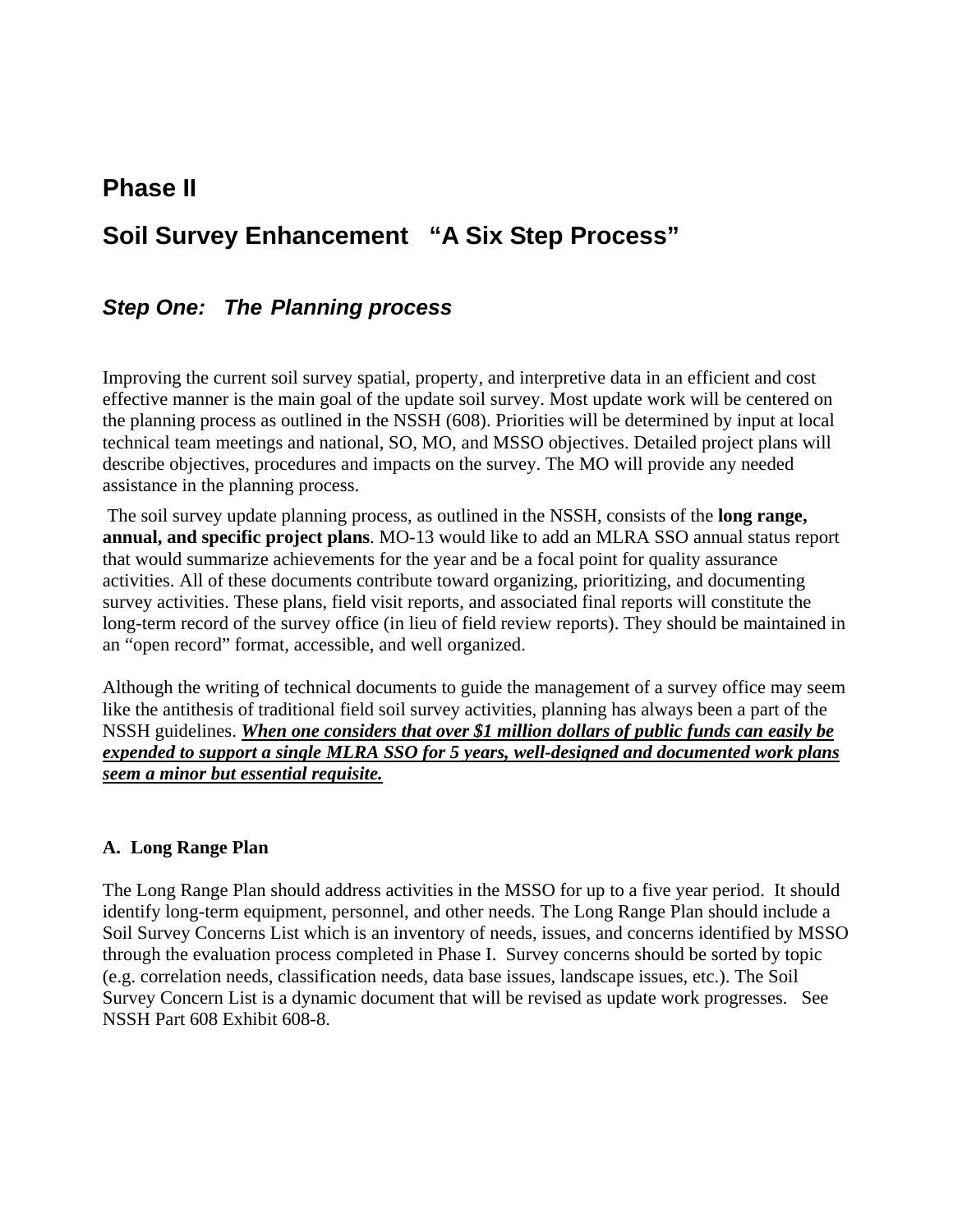#### **Prioritizing Projects**

Although seemingly straightforward, prioritizing projects is a delicate balancing of local concerns with national, state, and MO issues. The objective is to create an efficient survey program by "weaving" together a variety of projects with various timeframes that will efficiently utilize SSO staff, account for adverse weather, and allow annual accomplishments to be reported. Prioritizing projects must consider benefits/cost ratios, easily accomplished projects, importance, acres impacted, staff capabilities, etc. The NSSH recommends analyzing the cost of the revision (project) in comparison to the anticipated gain of additional information.

 The Soil Survey Concerns List, developed in the evaluation phase of the update, along with input from Technical Team meetings and cooperators will help determine local priorities. These local issues will be merged with national office, MO, and SO priorities identified at regional and state work planning conferences to create a list of priorities that will be addressed by the soil survey long range plan (5 year). The State Soil Scientist and MO Leader should approve the issues included in the soil survey long range plan. These priorities will be presented to the regional Board of Directors for review and comment.

Many states have developed criteria for ranking update and maintenance work. One approach is to numerically rank projects based on the following criteria:

- Scientific merit
- External merit
- Internal merit
- Financial/Partnership inputs
- Efficiency
- County Soil Survey Deficiencies

There is merit to implementing some type of process to evaluate the need and importance of individual projects, especially projects that will require substantial resources. The MO will investigate ranking projects to determine priorities further. MLRA SSOs are urged to review these ranking procedures to assure they are addressing important issues. In the mean-time, we will rely on peer review comments to evaluate the significance of projects.

The Long Range Plan should also include a general workload analyses that briefly describes how staff time is allocated. The Long Range Plan should be approved and signed by the SSS and MO Leader. The plan should be updated annually and submitted to the appropriate supervisor by early September.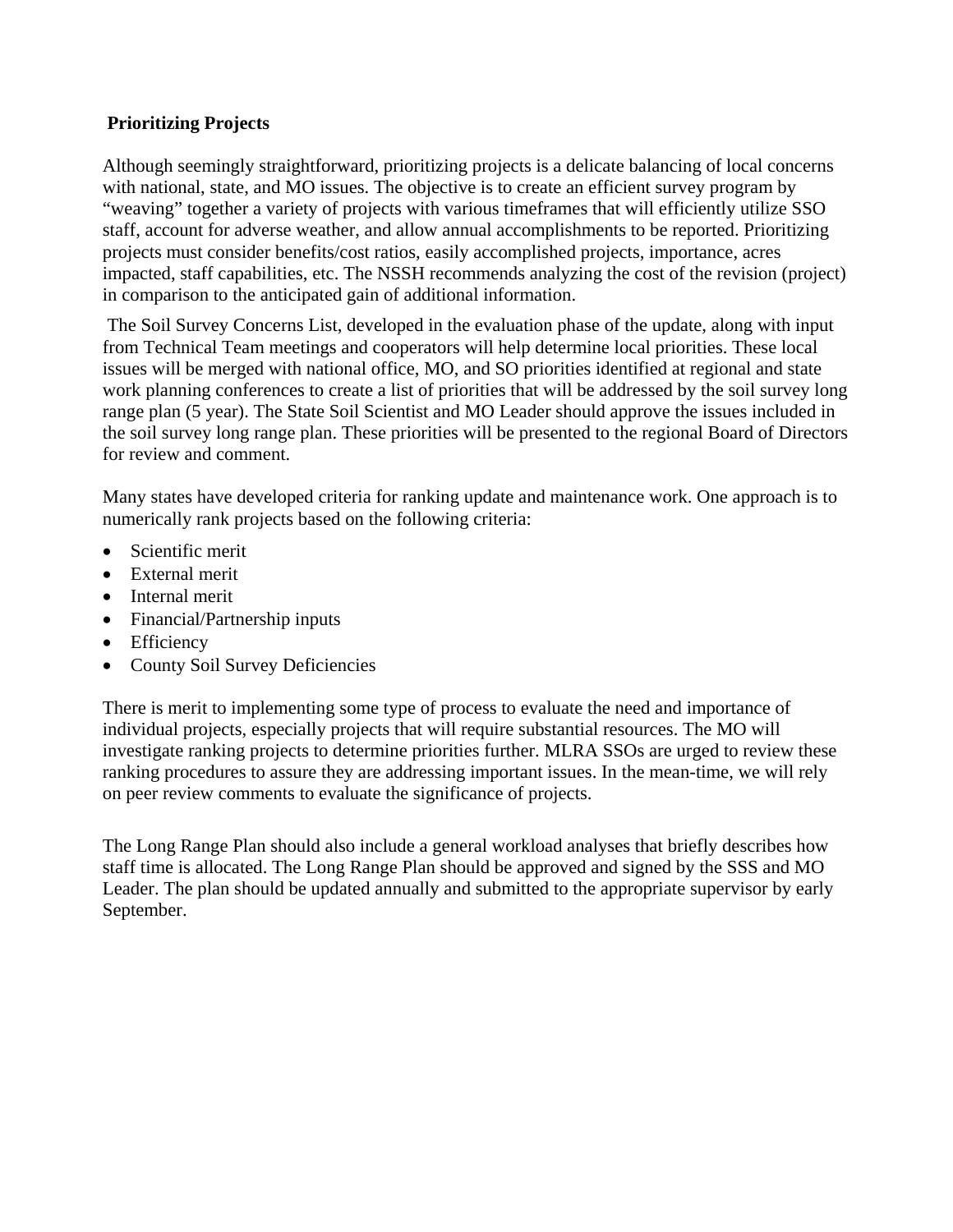#### **B. The Annual Plan (See NSSH Part 608 Exhibit 608-11)**

The Annual Plan outlines activity for the current year. It identifies reportable items, current priority projects, requests for assistance, and needed resources. It includes a workload analyses, detailing project time, training, annual leave, etc. The Annual Plan is approved and signed by the SSS and/or MO Leader. The plan should be developed annually and submitted to the appropriate supervisor by early September.

#### **C. Specific Project plan (See NSSH Part 608 Exhibit 5)**

Project plans discuss a project in detail; including objectives, timeframe, reportable items, products, etc. All project plans should be peer reviewed and approved by the SSS and MO Leader. They should be coordinated with other MSSOs as appropriate. As with the other types of plans, a formal file system should be created that includes the project plan, field visits, correspondence, final report, and future work needs. All project plans should be dated and numbered systematically. They should include provisions for quality control/assurance. Project plans need to be approved and signed by the SSS and MO Leader. They may be submitted at any time.

 This plan could easily be modified for routine soil survey. Some projects will lend themselves to publications (e.g. Soil Survey Horizons, NSSC Newsletter) or presentations at professional meetings (oral or poster). Where appropriate, the MO recommends project plans be implemented with publication as a consideration.

Some projects, such as evaluating dynamic soil properties may be broader than individual MLRAs and may originate at State Offices or the MO.

#### **D. Annual Status Report**

The MO requests a summary report from each MSSO annually. The objective of this document is not to record reportable items but rather a summary of activities, accomplishments, and suggestions for improvements. These reports will allow the MO to consolidate quality assurance activities. These reports should be submitted to the SSS and/or MLRA Leader by the end of December.

## *Step Two: Revising Spatial Data*

Results from projects may lead to the need to revise spatial data. Spatial revisions can be updated by traditional means, GIS Assisted Editing, and GIS derived Soil-Landscape Modeling. **The MO does not support traditional means of updating soil survey unless the project is approved by the SO and the Soil Survey Division Director**. GIS Assisted Editing relies on the use of simple GIS tools (ArcMap) to display SSURGO, DEMs, etc. to assist implementing map unit design changes.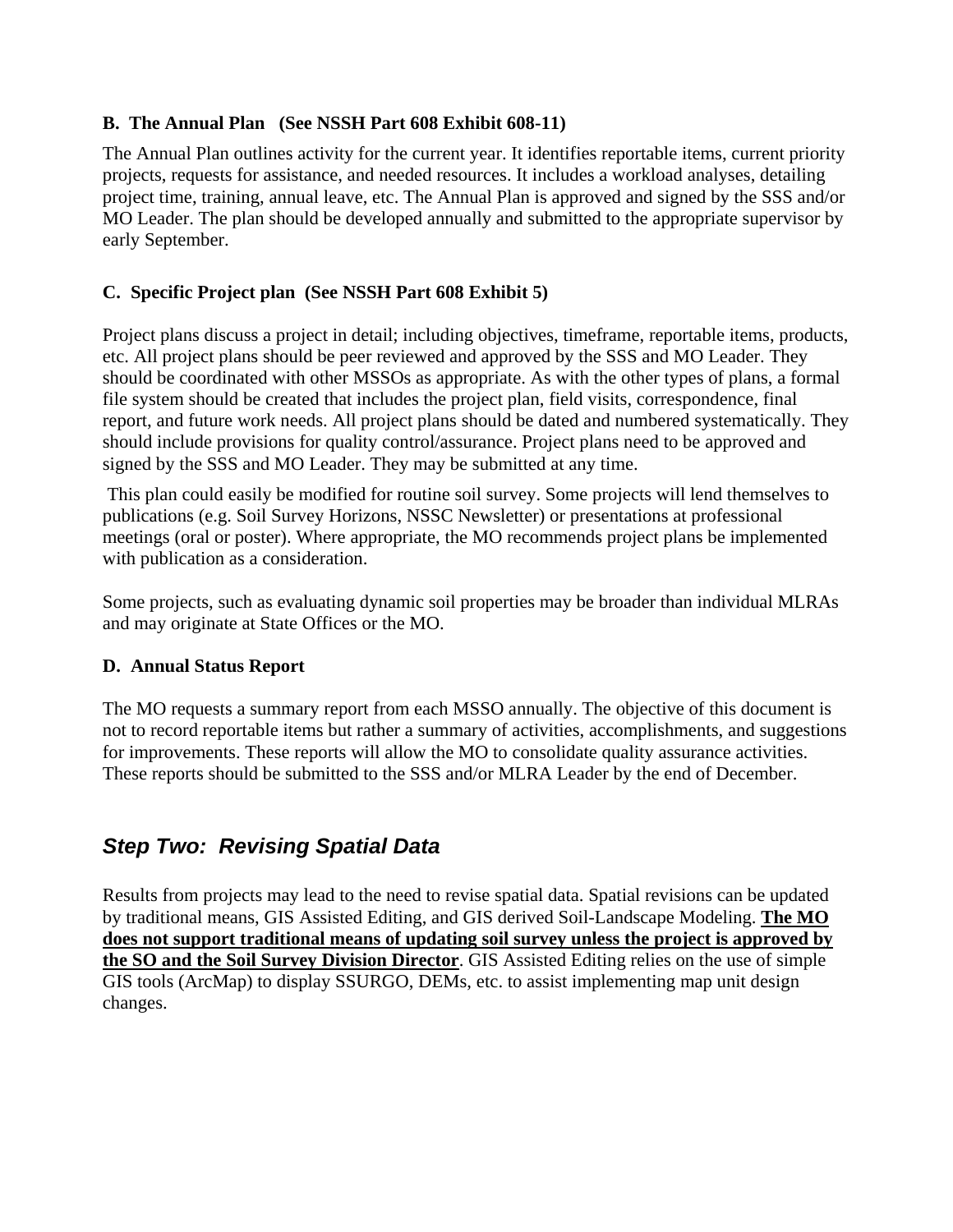For example,GIS Assisted mapping has been used to:

- separate slope breaks (e.g. a 6 to 15% unit into 6-9% and 9 to 15% units)
- delineate eroded, wooded, and dissected areas
- delineate consistent fluvial units between subsets (flooding duration and frequency).

Sophisticated Soil-Landscape Modeling is the probable future of any terrain analyses, including soil survey. The implementation of this technology can be considered the  $3<sup>rd</sup>$  generation of soil survey. Besides delineating soil boundaries, Landscape Modeling has potential to statistically evaluate soil variability and correlate soil properties to landscape position. It may provide resource maps for precision farming or precision conservation that could be aggregated into Order 2 soil surveys.

## *Step Three: Revising Existing Soil Properties, Qualities, Interpretations*

Soil survey projects designed to revise and quantify existing soil properties will allow representative data values and ranges to be determined statistically, with confidence levels assigned. This will assist in risk analyses and understanding specific property variance.

For example, assigning confidence levels to our Ksat values may persuade designers of septic system to consider other alternatives. Evaluating data elements should be prioritized by importance, such as data elements (OM, pH, CEC, AWC, PSA, dB, Ksat). Evaluating existing characterization and other sources of hard data (university/ARS research), calculating "data completeness indexes" and identifying data voids are all part of the evaluation process. Once data voids or needs are identified, field data collection, sampling, Amoozemeter, EM-38, and Hach kits all can be utilized to quantify properties. Work should initiate on benchmark soils or suites of similar soils (benchmark landscapes).

## *Step Four: New Data Elements*

Several new data soil properties, not currently supported in NASIS and related to dynamic soil properties or geochemical data, are being considered for data evaluation. These properties, such as infiltration, POM, aggregate stability, and trace metals will address emerging resource concerns. Soil Quality Specialists in the Midwest are developing multi-state plans to implement the collection of dynamic soil properties and geochemical data into routine soil survey.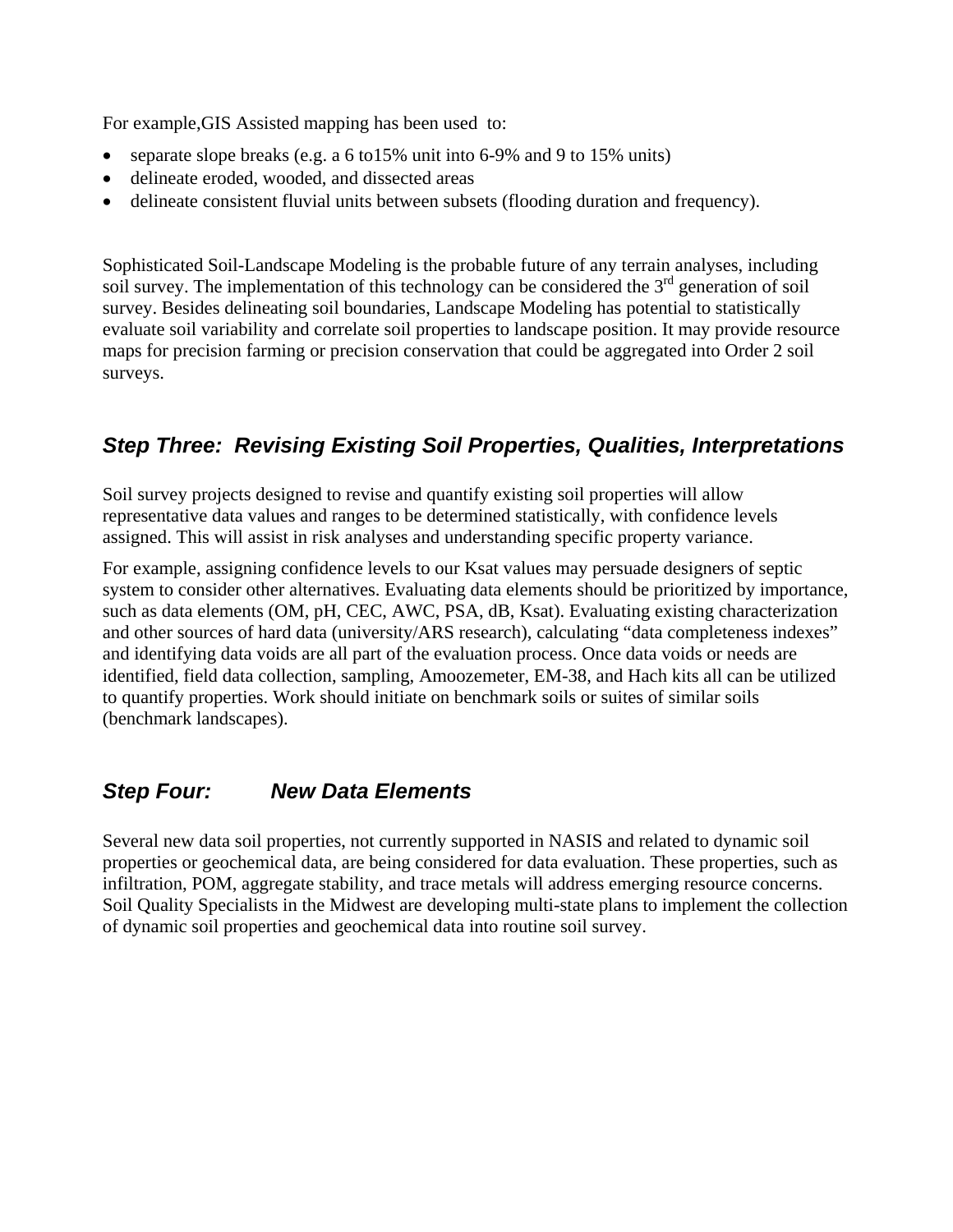### *Step Five: New Interpretations*

Several recommendations for new or revised interpretations are being considered by the MO. MSSOs will be requested to assist in testing any new or revised reports. Examples include: source of secondary road material, compaction rating for mining and forestry, animal waste, septic systems, Ksat calculations, range PIs, road construction/reclamation on steep areas, and wildlife.

## *Step Six: Miscellaneous Issues*

Several miscellaneous issues need additional consideration:

- 1. Managing and revising STATSGO
- 2. Effective outreach and marketing
- 3. 01 activities
- 4. Training new soil scientists
- 5. Sharing job aids
- 6. Establishing long-term monitoring sites
- 7. MO business plan (Annual)

####END###